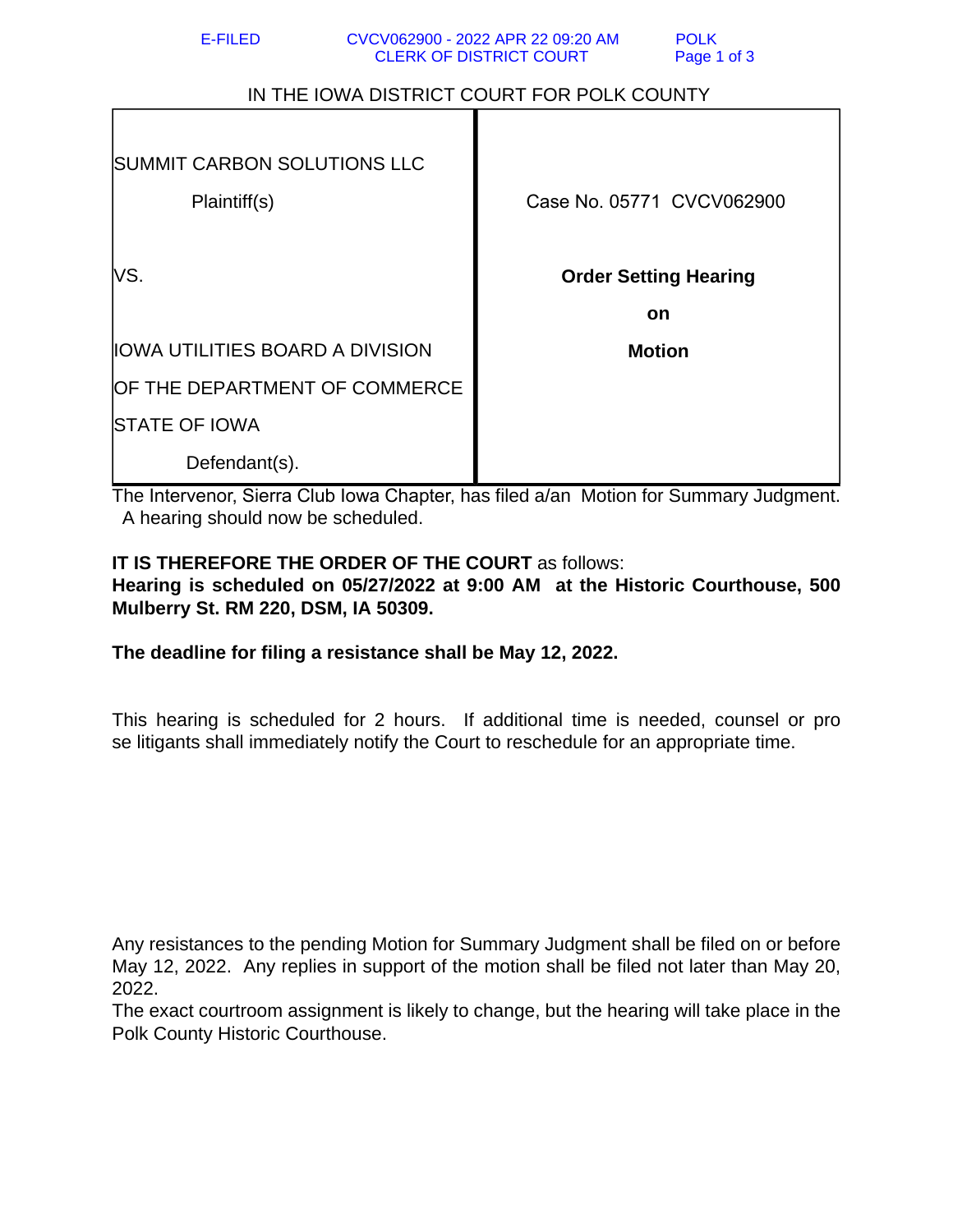If you need assistance to participate in court due to a disability, call the disability coordinator at (515) 286-3394 or information at https://www.iowacourts.gov/for-the-public/ada/. Persons who are hearing or speech impaired may call Relay Iowa TTY (1-800-735-2942). **Disability coordinators cannot provide legal advice.**